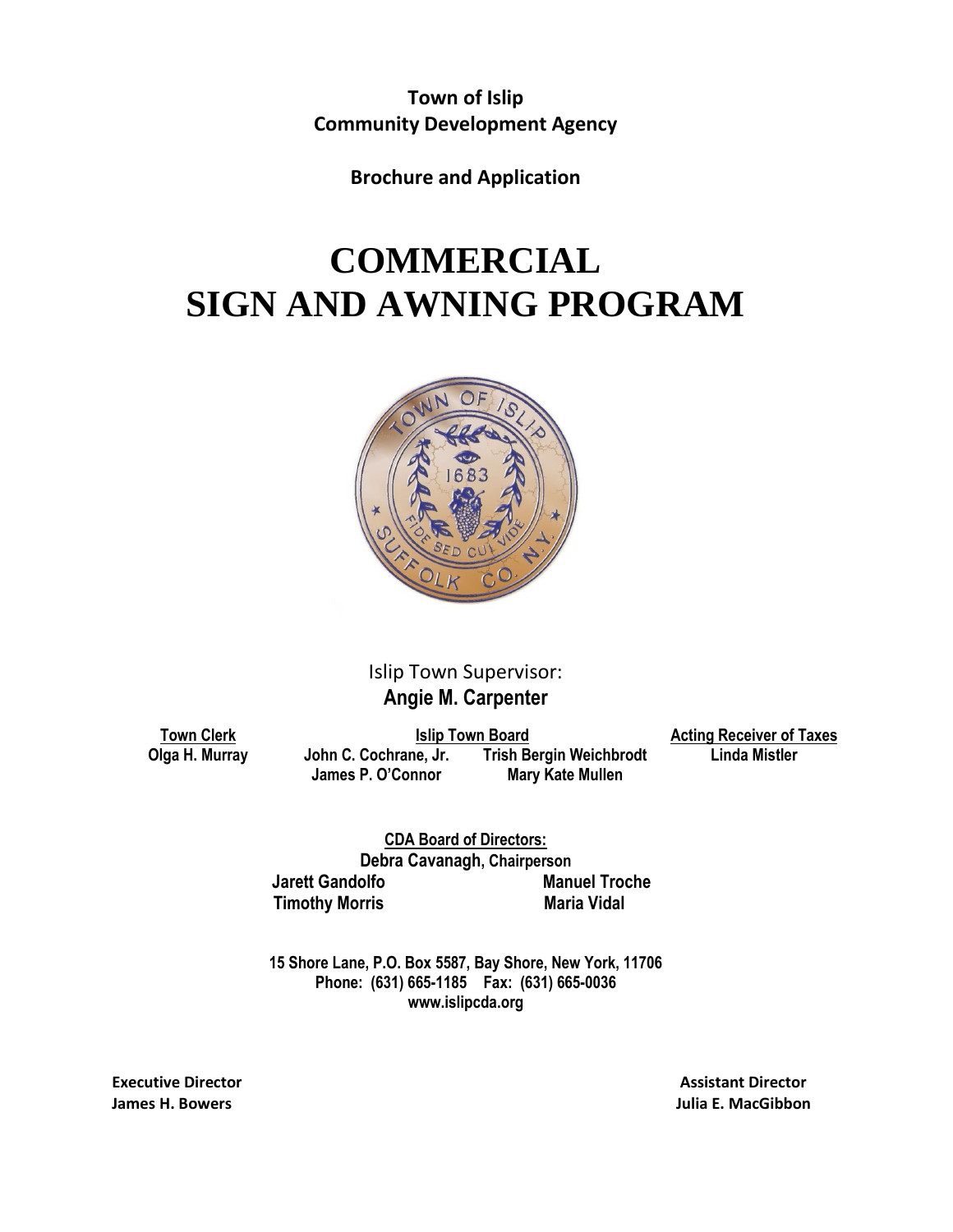## TOWN OF ISLIP COMMUNITY DEVELOPMENT **AGENCY**



BOARD OF DIRECTORS Debra Cavanagh, Chairperson Jarrett Gandolfo • Timothy Morris • Manuel Troche • Maria Vidal



James H. Bowers, *Executive Director* • Julia E. MacGibbon, *Assistant Director*

Dear Islip Business Owner:

Thank you for your interest in the Town of Islip Community Development Agency's Commercial Rehabilitation Program. Our goal is to assist businesses with signs and awnings.

This brochure provides you with an overview of our program, including target areas, design standards, financing, and grant procedures. Please read the information carefully.

Please complete the attached application and return it to the following address:

Town of Islip Community Development Agency 15 Shore Lane P.O. Box 5587 Bay Shore, NY 11706 Attention: Julia MacGibbon, Assistant Director

If you would like to meet with Ms. MacGibbon to discuss any questions or concerns, you can call her at 631-665-1185, extension 26, to set up an appointment. She will be more than happy to assist you.

Again, thank you for your interest in our program and we look forward to working with you.

Yours sincerely,

*James H. Bowers* 

**Enclosures**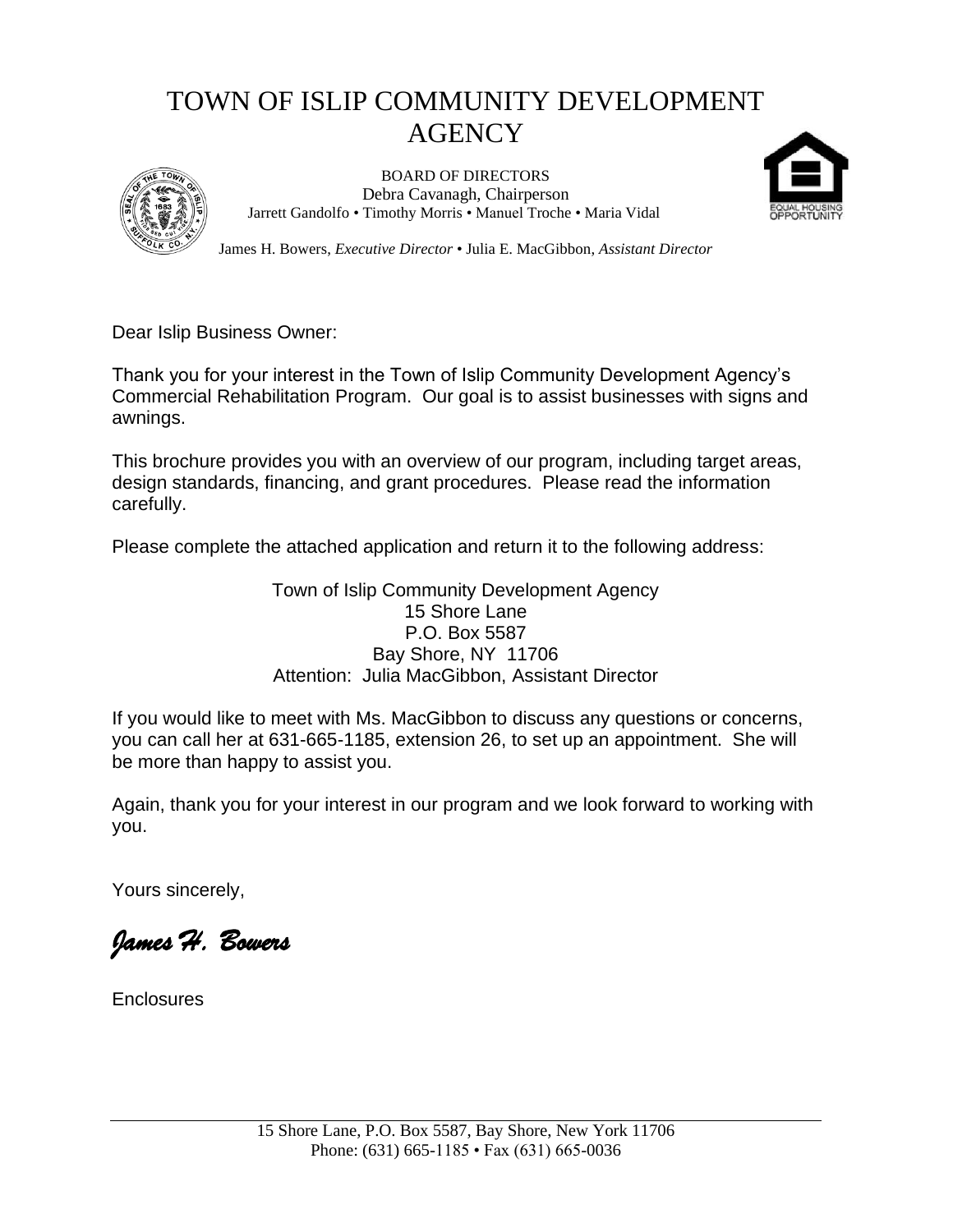#### **BAY SHORE, CENTRAL ISLIP AND BRENTWOOD TARGET AREAS**

#### **I. PROGRAM OBJECTIVE**

The ongoing revitalization of the Bay Shore, Central Islip and Brentwood downtowns is a key component of the Town of Islip's Community Development Program. Our goals are to encourage merchants to renovate their storefronts, to minimize financial hardships due to renovations, to attract new businesses and strengthen existing ones, and to create a pleasant atmosphere for shoppers.

In terms of need and priority of funding, target areas have been designated as follows:

**BAY SHORE TARGET AREA**- Properties situated in downtown Bay Shore between Union Blvd. and Gibson Street, from Montgomery Avenue west to the Brightwaters Village line along Main Street and from Brentwood Road west to Clinton Avenue along Union Blvd. Also included will be the storefronts located directly north of the Bay Shore Train Station on Railroad Avenue.

**CENTRAL ISLIP TARGET AREA**- Properties situated along Carleton Avenue, from Smith Street north to Suffolk Avenue, properties on Suffolk Avenue, from Islip Avenue (Rt.111) east to Lowell Avenue, and properties on Lowell Avenue, from Suffolk Avenue south to East Elm Street.

**BRENTWOOD TARGET AREA**- Properties situated along Fifth Avenue from Spur Drive North to the intersection of Crooked Hill Road and Wicks Road, and on Suffolk Avenue from Fifth Avenue east to Islip Avenue (Rt.111). Also included will be those properties situated on Brentwood Road from Suffolk Avenue, south to Second Avenue, and on First Avenue between Brentwood Road and Fourth Street.

In order to achieve the goals of our Commercial Revitalization Program, we offer the following:

Sign or Awning Grant - The CDA will provide one or more signs/awnings up to a maximum of \$1,500 as the CDA contribution towards renovation. All signs and awnings require Town of Islip Permits. You can apply for the permits at the Building Department.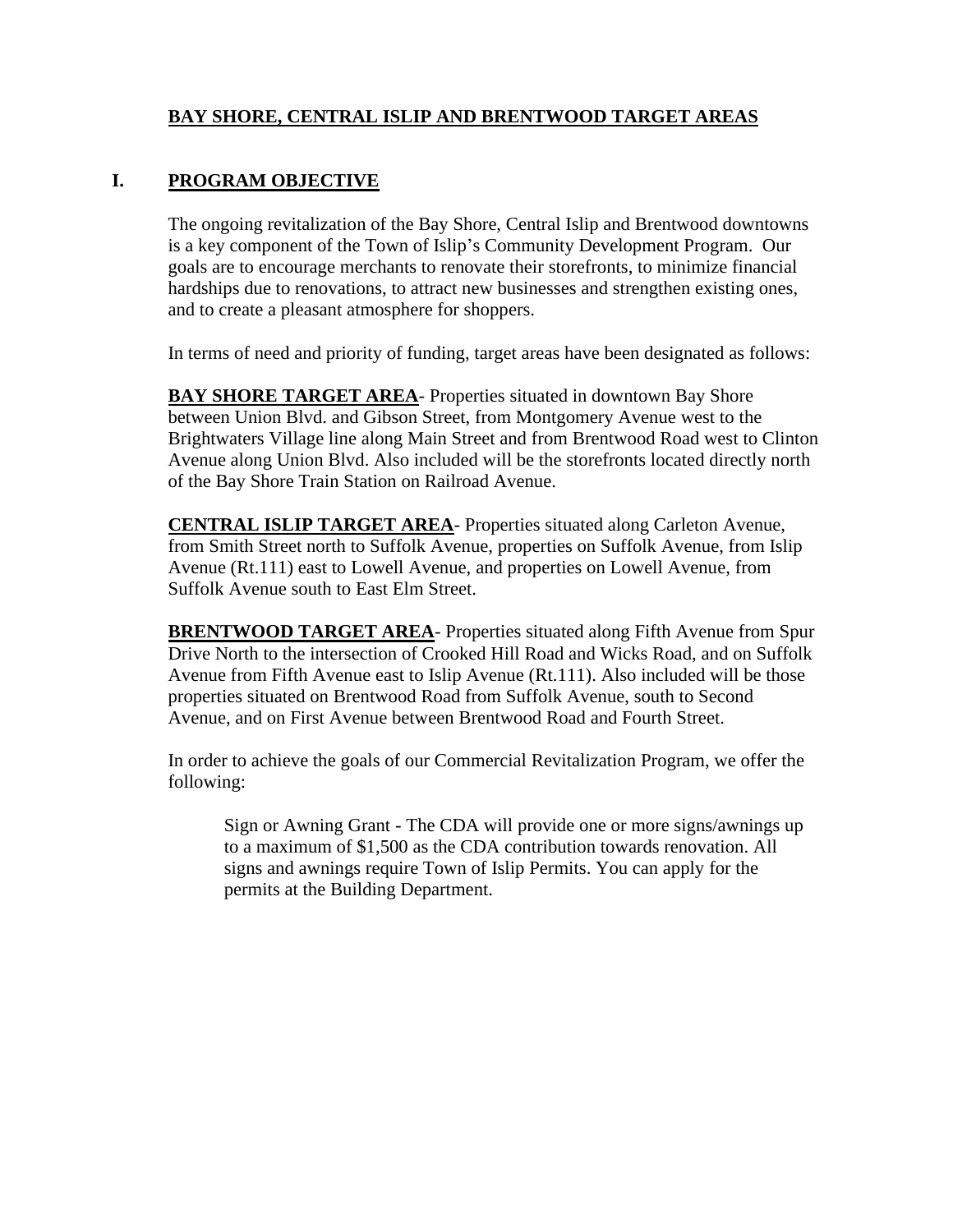#### **II.** GRANT **PROCEDURES**

The following steps are required to obtain a Sign Grant:

- \* Application submitted by a merchant or owner of a property located within one of the target areas.
- \* Applicant obtains D-U-N-S Number for the assisted business if it doesn't already have one [\(www.dnb.com\)](http://www.dnb.com/).
- \* Consultation is held between the applicant and the CDA to discuss sign/awning design, including consistency with other businesses in multi-tenanted buildings.
- \* Applicant solicits bids and designs for the work to be performed and submits proposals to CDA for review.
- \* Design agreement must be is reached between owner and CDA. Not all designs will be considered to be appropriate.
- \* Applicant obtains sign/awning permit from the Town of Islip Building Department.
- \* Work is completed and approved by the Town of Islip, CDA and applicant.
- \* Applicant submits copies of canceled checks and paid bills to document that all work was completed and suppliers have been paid in full.
- \* CDA provides Storefront Renovation Grant. Grant amount will not exceed \$1,500.00, unless approved by the CDA Board of Director's.

**NOTE: These program guidelines are correct as of January 2017. Modifications will be made from time to time to conform to changing needs or federal requirements.**